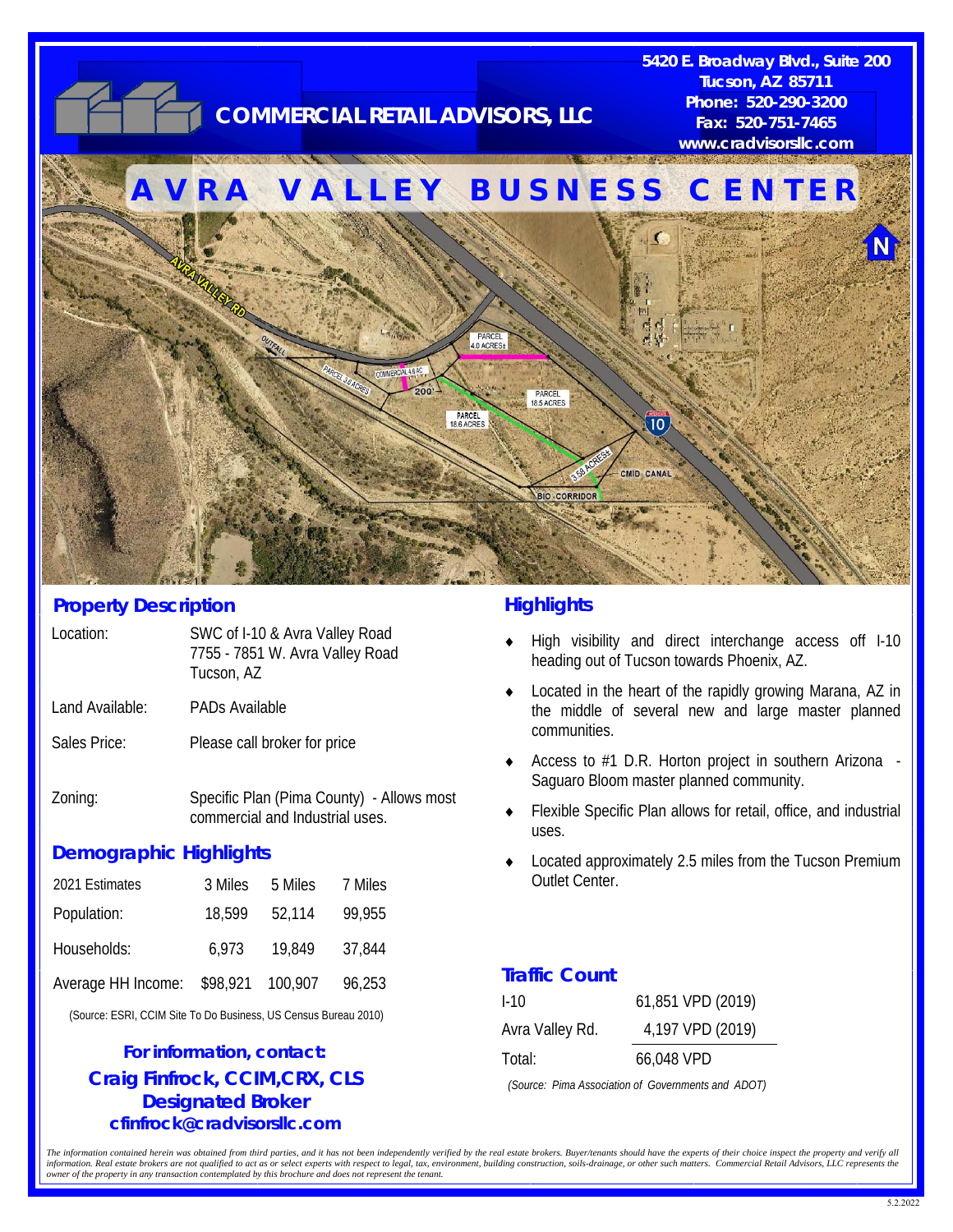# **I-10 & Avra Valley RD**

# Marana, Arizona

**COMMERCIAL RETAIL ADVISORS, LLC**